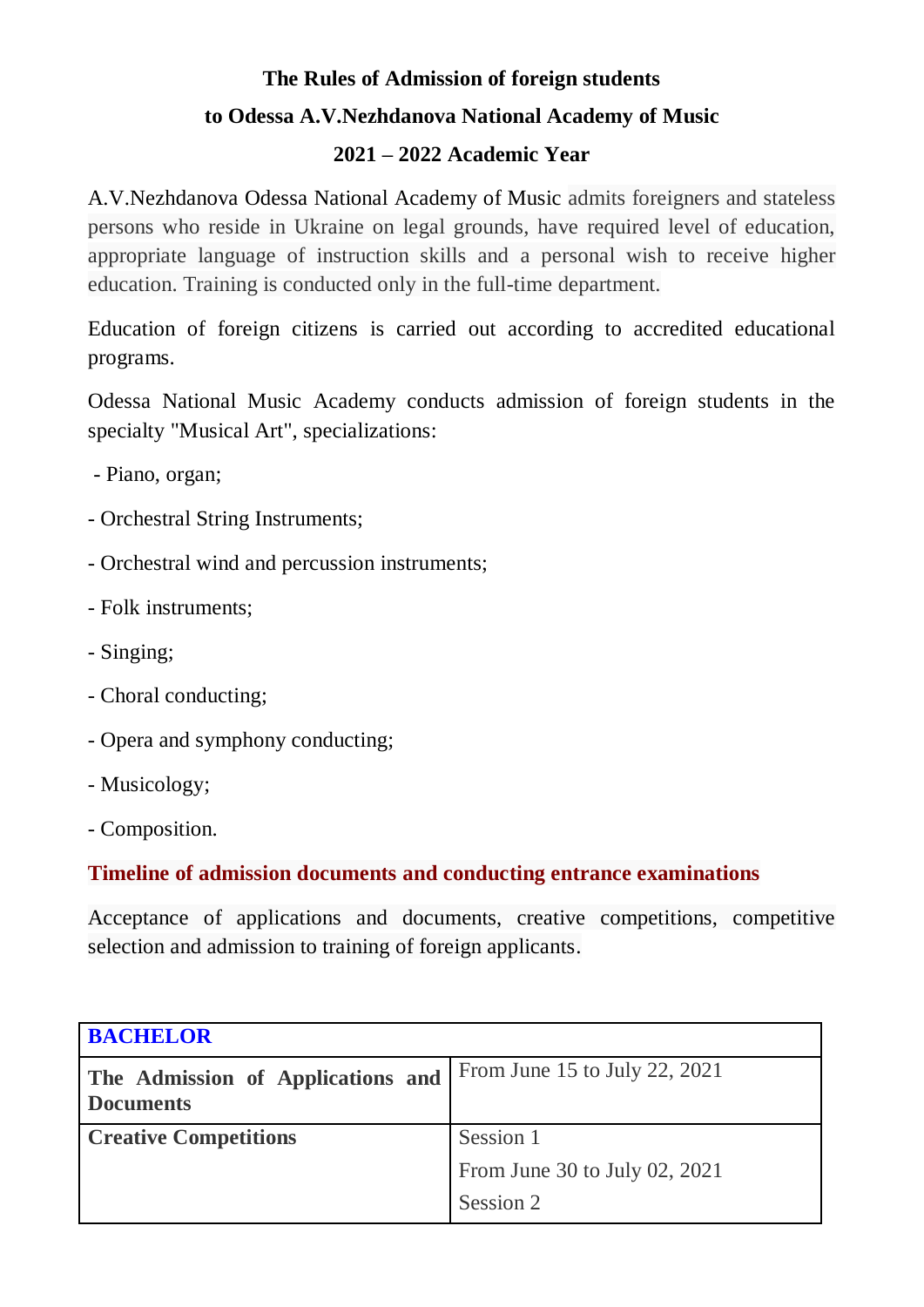|                                                       | 22.07. -23.07.2021                 |  |
|-------------------------------------------------------|------------------------------------|--|
|                                                       |                                    |  |
| <b>Enrolment</b>                                      | From August 01 to November 1, 2021 |  |
| <b>MASTER</b>                                         |                                    |  |
| The Admission of Applications and<br><b>Documents</b> | From June 25 to July 22, 2021      |  |
| <b>Entrance tests</b>                                 | Session 1                          |  |
|                                                       | From July 03 to July 05, 2021      |  |
|                                                       | Session 2                          |  |
|                                                       | 22.07. -23.07.2021                 |  |
| <b>Enrolment</b>                                      | From August 01 to November 1, 2021 |  |

Foreign citizens coming to the level of "bachelor" and "master", regardless of the specialization pass creative competitions:

- 1. Creative competition in the specialty.
- 2. Examination in a foreign language.

The results of creative competitions are evaluated on a scale of 100 to 200 points. Applicants who have received an assessment below the established level (140 points) are not allowed to participate in further competitive selection.

| <b>BACHELOR</b>                                |                                                                                                                                                                                  |
|------------------------------------------------|----------------------------------------------------------------------------------------------------------------------------------------------------------------------------------|
| <b>Document</b>                                | <b>Notation</b>                                                                                                                                                                  |
| 1. An Application Form                         |                                                                                                                                                                                  |
| 2. A copy of the national<br><b>Passport</b>   |                                                                                                                                                                                  |
| <b>Document</b>                                | <b>3. An original and a copy</b> A Secondary Education Document must be<br>of a Secondary Education notarized, legalized (apostilled) and translated<br>into Ukrainian language. |
| <b>of</b><br><b>Transcript</b><br>$\mathbf{a}$ | <b>4. An original and a copy</b> A Transcript of Academic Records (obtained<br>of grades) must be notarized, legalized (apostilled)                                              |

## **The Necessary Documents**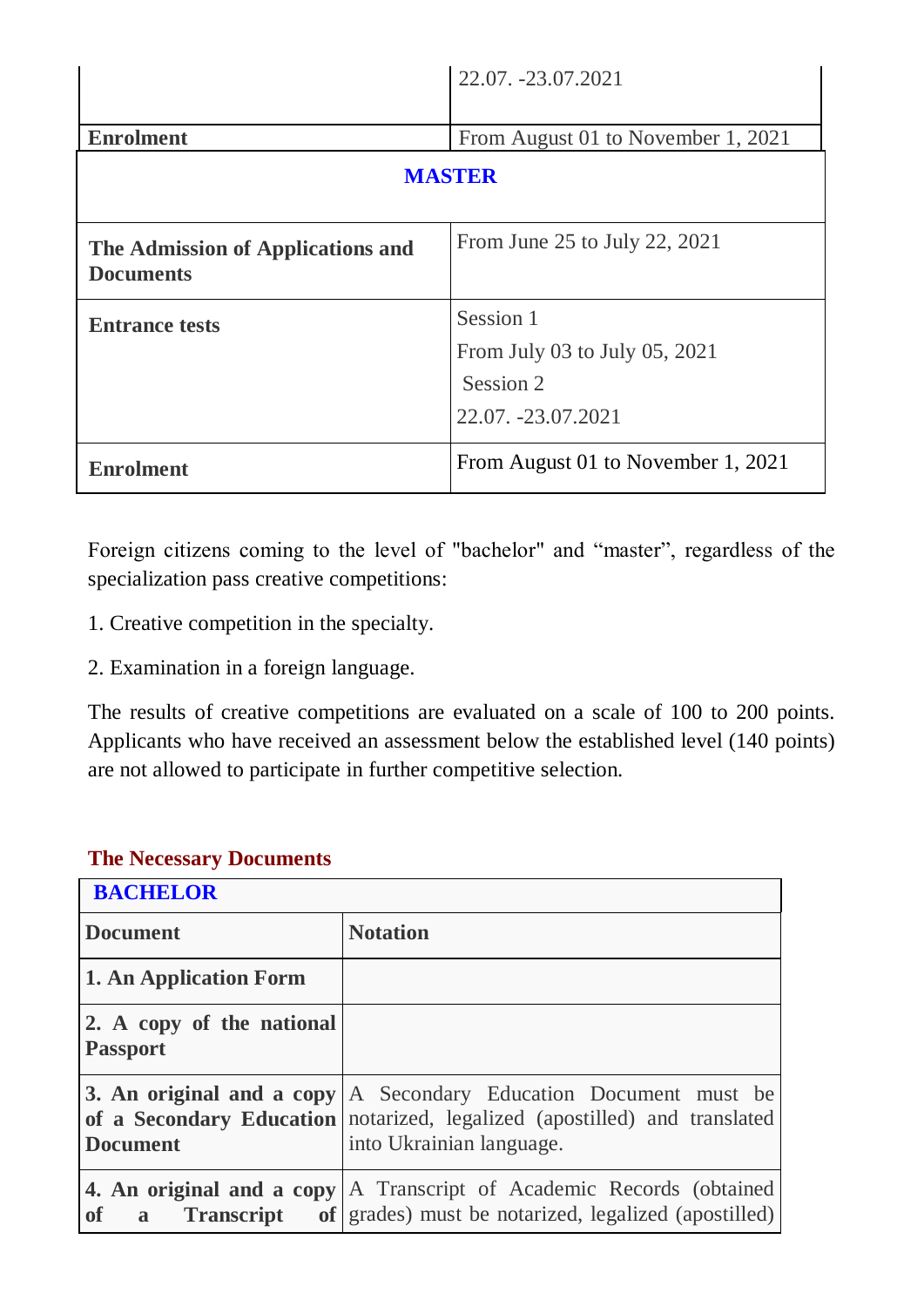| <b>Academic</b><br>(obtained grades) (it's an<br>application<br>to to<br>the<br>secondary education<br>document) | <b>Records</b> and translated into Ukrainian language.                                                                                                                                                                                                                                                     |
|------------------------------------------------------------------------------------------------------------------|------------------------------------------------------------------------------------------------------------------------------------------------------------------------------------------------------------------------------------------------------------------------------------------------------------|
| 5. An original and a copy<br>of Birth Certificate                                                                | A Birth Certificate must be translated into<br>Ukrainian language. The translation must be<br>notarized.                                                                                                                                                                                                   |
| <b>A</b> Medical<br>6.<br><b>Certificate</b>                                                                     | Health   A Medical Health Certificate, certified by the<br>official health authority of the country from<br>which the foreigner arrived, issued not later than<br>two months before departure to study in<br>Ukraine. It must be translated into Ukrainian<br>language. The translation must be notarized. |
| A Valid<br>7.<br><b>Insurance</b><br>Policy for<br>emergency<br>medical care for the entire<br>period of study   |                                                                                                                                                                                                                                                                                                            |
| 8. 6 photos sized 6,0x4,0<br>sm;                                                                                 |                                                                                                                                                                                                                                                                                                            |
| 9. A copy of a Foreign If it's present<br><b>Ukrainian Certificate</b>                                           |                                                                                                                                                                                                                                                                                                            |
| <b>MASTER</b>                                                                                                    |                                                                                                                                                                                                                                                                                                            |
| <b>Document</b>                                                                                                  | <b>Notation</b>                                                                                                                                                                                                                                                                                            |
| 1. An Application Form                                                                                           |                                                                                                                                                                                                                                                                                                            |
| 2. A copy of the<br>national                                                                                     |                                                                                                                                                                                                                                                                                                            |
| <b>Passport</b>                                                                                                  |                                                                                                                                                                                                                                                                                                            |
| 3. An original and a copy of a<br><b>Secondary</b>                                                               | A Secondary Education Document must be<br>notarized, legalized(apostilled)<br>and                                                                                                                                                                                                                          |
| <b>EducationDocument</b>                                                                                         | translated into Ukrainian language.                                                                                                                                                                                                                                                                        |
| 4. An original and a copy of a                                                                                   | Transcript of Academic Records<br>A                                                                                                                                                                                                                                                                        |
| <b>Transcript</b><br>of<br>Academic                                                                              | (obtained)<br>grades)<br>be<br>must                                                                                                                                                                                                                                                                        |
| Records (obtained grades) (it's                                                                                  | notarized, legalized (apostilled)<br>and                                                                                                                                                                                                                                                                   |
| <b>Application</b><br>an                                                                                         | translated into Ukrainian language.<br>t <sub>o</sub>                                                                                                                                                                                                                                                      |
| theSecondary<br>education document).                                                                             |                                                                                                                                                                                                                                                                                                            |
| 5. An original and a copy of a                                                                                   | <b>Bachelor</b><br>Diploma must<br>be<br>A                                                                                                                                                                                                                                                                 |
| <b>Bachelor Diploma</b>                                                                                          | notarized, legalized (apostilled)<br>and                                                                                                                                                                                                                                                                   |
|                                                                                                                  | translated into Ukrainian language.                                                                                                                                                                                                                                                                        |
| 4. An original and a copy of a                                                                                   | Transcript of Academic Records<br>A                                                                                                                                                                                                                                                                        |
| Transcript<br>of<br>Academic                                                                                     | (obtained)<br>grades)<br>be<br>must                                                                                                                                                                                                                                                                        |